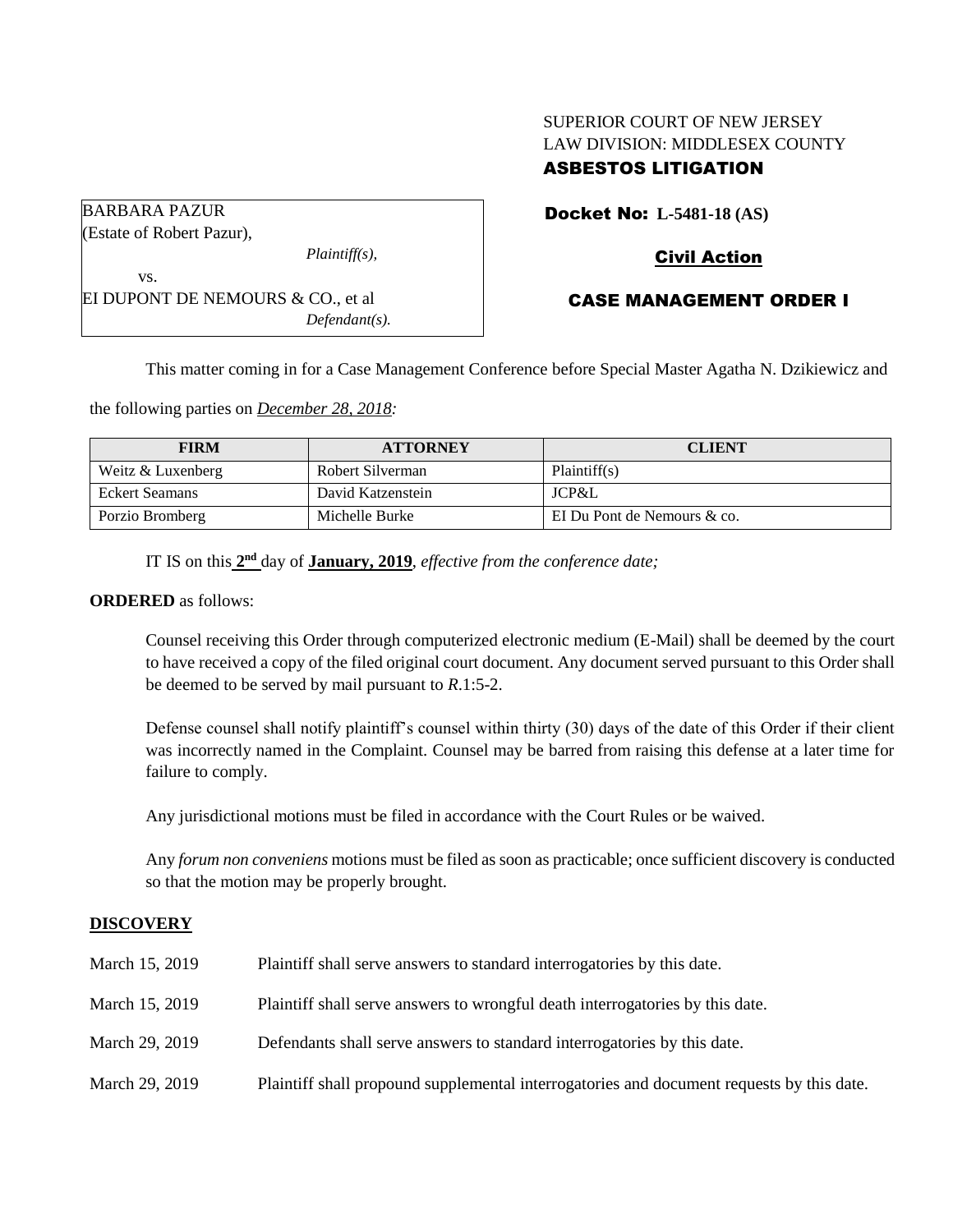| April 30, 2019 | Defendants shall serve answers to supplemental interrogatories and document requests by this<br>date.                                                                                                       |
|----------------|-------------------------------------------------------------------------------------------------------------------------------------------------------------------------------------------------------------|
| March 29, 2019 | Defendants shall propound supplemental interrogatories and document requests by this date.                                                                                                                  |
| April 30, 2019 | Plaintiff shall serve answers to supplemental interrogatories and document requests by this<br>date.                                                                                                        |
| May 31, 2019   | Fact discovery, including depositions, shall be completed by this date. Plaintiff's counsel shall<br>contact the Special Master within one week of this deadline if all fact discovery is not<br>completed. |
| May 31, 2019   | Depositions of corporate representatives shall be completed by this date.                                                                                                                                   |

### **MEDICAL EXPERT REPORT**

| June 14, 2019   | Plaintiff shall serve medical expert reports by this date.                                                                                                                                                                                               |
|-----------------|----------------------------------------------------------------------------------------------------------------------------------------------------------------------------------------------------------------------------------------------------------|
| June 14, 2019   | Upon request by defense counsel, plaintiff is to arrange for the transfer of pathology specimens<br>and x-rays, if any, by this date.                                                                                                                    |
| August 30, 2019 | Defendants shall identify its medical experts and serve medical reports, if any, by this date. In<br>addition, defendants shall notify plaintiff's counsel (as well as all counsel of record) of a<br>joinder in an expert medical defense by this date. |

### **LIABILITY EXPERT REPORTS**

- June 14, 2019 Plaintiff shall identify its liability experts and serve liability expert reports by this date or waive any opportunity to rely on liability expert testimony.
- August 30, 2019 Defendants shall identify its liability experts and serve liability expert reports, if any, by this date or waive any opportunity to rely on liability expert testimony.

#### **SUMMARY JUDGMENT MOTION PRACTICE**

- June 14, 2019 Plaintiff's counsel shall advise, in writing, of intent not to oppose motions by this date.
- June 28, 2019 Summary judgment motions shall be filed no later than this date.
- July 26, 2019 Last return date for summary judgment motions.

#### **EXPERT DEPOSITIONS**

September 27, 2019 Expert depositions shall be completed by this date. To the extent that plaintiff and defendant generic experts have been deposed before, the parties seeking that deposition in this case must file an application before the Special Master and demonstrate the necessity for that deposition. To the extent possible, documents requested in a deposition notice directed to an expert shall

 $\_$  ,  $\_$  ,  $\_$  ,  $\_$  ,  $\_$  ,  $\_$  ,  $\_$  ,  $\_$  ,  $\_$  ,  $\_$  ,  $\_$  ,  $\_$  ,  $\_$  ,  $\_$  ,  $\_$  ,  $\_$  ,  $\_$  ,  $\_$  ,  $\_$  ,  $\_$  ,  $\_$  ,  $\_$  ,  $\_$  ,  $\_$  ,  $\_$  ,  $\_$  ,  $\_$  ,  $\_$  ,  $\_$  ,  $\_$  ,  $\_$  ,  $\_$  ,  $\_$  ,  $\_$  ,  $\_$  ,  $\_$  ,  $\_$  ,